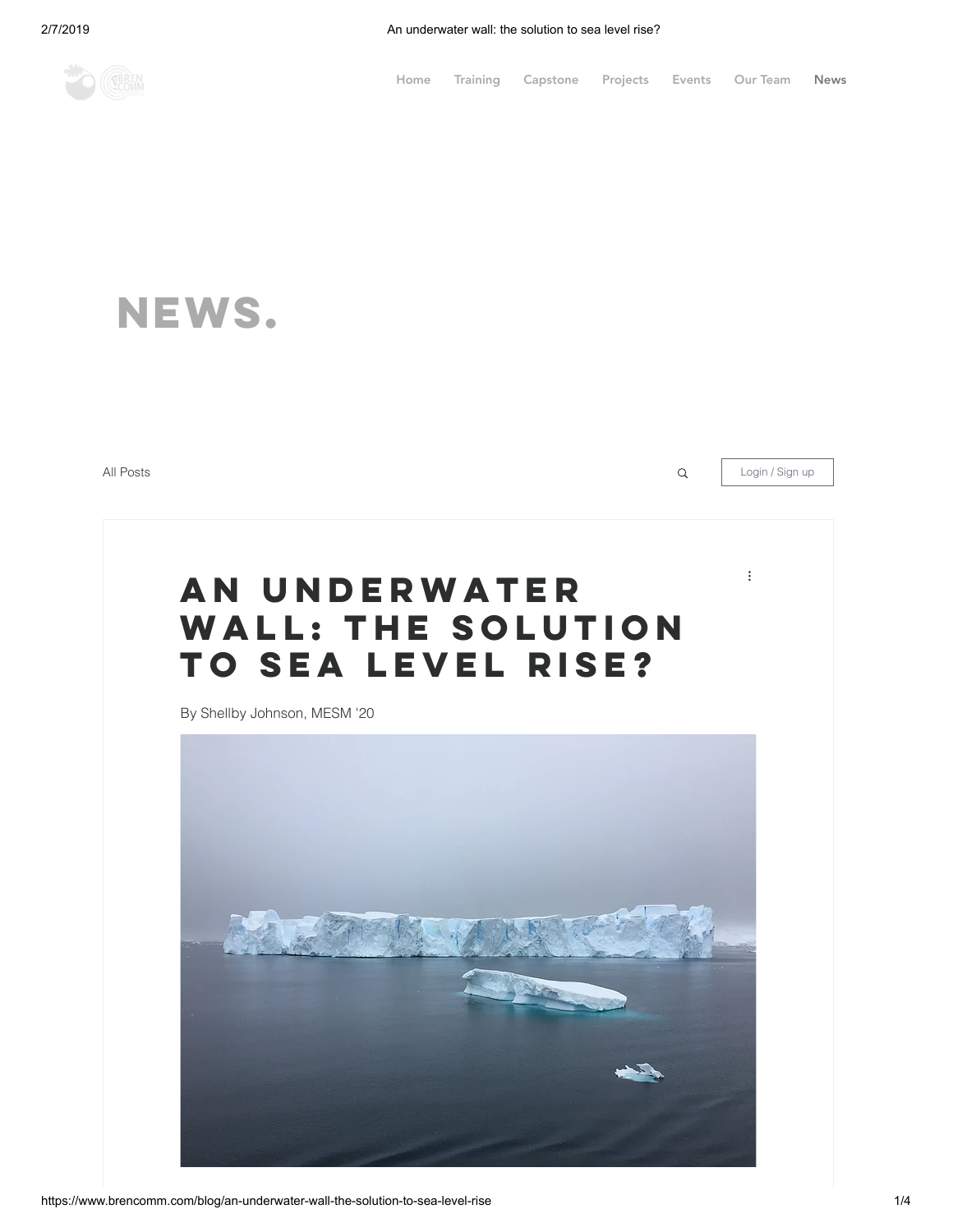It seems like not a year goes by without coast-dwelling homeowners hearing about threats to their property due to encroaching sea levels. Those threats are usually linked to global warming and melting polar ice sheets. Now scientists have proposed a new approach to keep the effects of sea level rise at bay, and it involves a massive wall submerged at the base of the West Antarctic Ice sheet.

More often, methods to mitigate sea level rise have promoted the decrease of harmful greenhouse gas (GHG) emissions into the air, which in turn helps decrease the effects of global warming. While in the short-term this may be a more cost-effective and immediate way to tackle the problem, society may want to consider a long-term back-up plan to prepare for possible ice sheet collaps[e\[i\]](https://www.wix.com/dashboard/7ea66967-86d9-48d5-a7a7-fb1ea169f293/blog/5c3fa023f7723d001ce40cae/edit#_edn1); losing major ice sheets means the Earth warms faster, and we lose even more ice to melting. This can lead to habitat loss and an increased risk of major flooding.

In a paper recently published in The Cryosphere, scientists Michael Wovolick and John Moore, from Princeton University and Beijing Normal University, highlight a possible longterm option that would attempt to do the impossible. The proposed glacial geoengineering model describes a wall or "artificial sill" that would ultimately allow a floating glacier to reattach to the ice sheet by blocking warm waters that threaten to melt it away. In this case, the focus is on the Thwaites Glacier, a vital part of West Antarctica.

The melting of the Thwaites Glacier is considered the biggest contributor to projected rising ocean levels[.\[ii\]](https://www.wix.com/dashboard/7ea66967-86d9-48d5-a7a7-fb1ea169f293/blog/5c3fa023f7723d001ce40cae/edit#_edn2) In fact, researchers have used satellite imagery collected from over a 20 year span to track the rate of ice loss from the Antarctic Ice Sheet. The amount of ice lost between 1992 and 2017 alone would result in ocean levels rising about 8-millimeters[.\[iii\]](https://www.wix.com/dashboard/7ea66967-86d9-48d5-a7a7-fb1ea169f293/blog/5c3fa023f7723d001ce40cae/edit#_edn3) Additionally, Moore and Wovolick believe that the glacier is already plagued by Marine Ice Sheet Instability (MISI), a type of dynamic feedback that can cause a rapid collapse of the grounding line (where the ice lifts off the bedrock and floats).

The proposed wall would not only keep out warm water, but it would also provide support for the glacier which could help counter mechanisms such as MISI[.\[iv\]](https://www.wix.com/dashboard/7ea66967-86d9-48d5-a7a7-fb1ea169f293/blog/5c3fa023f7723d001ce40cae/edit#_edn4) To picture this, imagine a large pile of gravel, sand, and other substances that stretched for miles on the ocean floor where the ice shelf ends. This blockade would give the glacier the opportunity to reground, or reattach to the bedrock, as warmer water would be unable to reach the base of the ice sheet; this would reduce the glacier's melting[.\[v\]](https://www.wix.com/dashboard/7ea66967-86d9-48d5-a7a7-fb1ea169f293/blog/5c3fa023f7723d001ce40cae/edit#_edn5) Their models showed that the effectiveness of the artificial sill was dependent upon its size. Smaller sills had a 70% success rate when half the warm water was blocked and 90% when all warm water was blocked; larger sills had a 100% success rate[.\[vi\]](https://www.wix.com/dashboard/7ea66967-86d9-48d5-a7a7-fb1ea169f293/blog/5c3fa023f7723d001ce40cae/edit#_edn6)

Considering the sheer size, structural make-up, and position of the Thwaites Glacier, this project would no doubt take an enormous amount of human power and resources. For us, this may seem like an interesting idea too vast to try. But for world citizens 100 years from now, the consequences of not preparing for the worst can be catastrophic. Unless extensive advancements in coastal protection methods are made, future generations face the possibility of being forced inland due to loss of coastal communities and short-term flooding[.\[vii\]](https://www.wix.com/dashboard/7ea66967-86d9-48d5-a7a7-fb1ea169f293/blog/5c3fa023f7723d001ce40cae/edit#_edn7)

This concept provides an option when it comes to dealing with sea level rise. However, some believe that a geoengineering project of this magnitude is not ready to be attempted anytime soon. Manmade technologies have only advanced so far and taking on something like this could push us to the edge of our technological limits, but large-scale environmental problems can require large-scale thinking. There is hope that innovative solutions such as this may transcend those limits bringing society one step closer to solving this issue.

https://www.brencomm.com/blog/an-underwater-wall-the-solution-to-sea-level-rise 2/4 In the meantime, Moore and Wovolick reassure readers that their model in no way replaces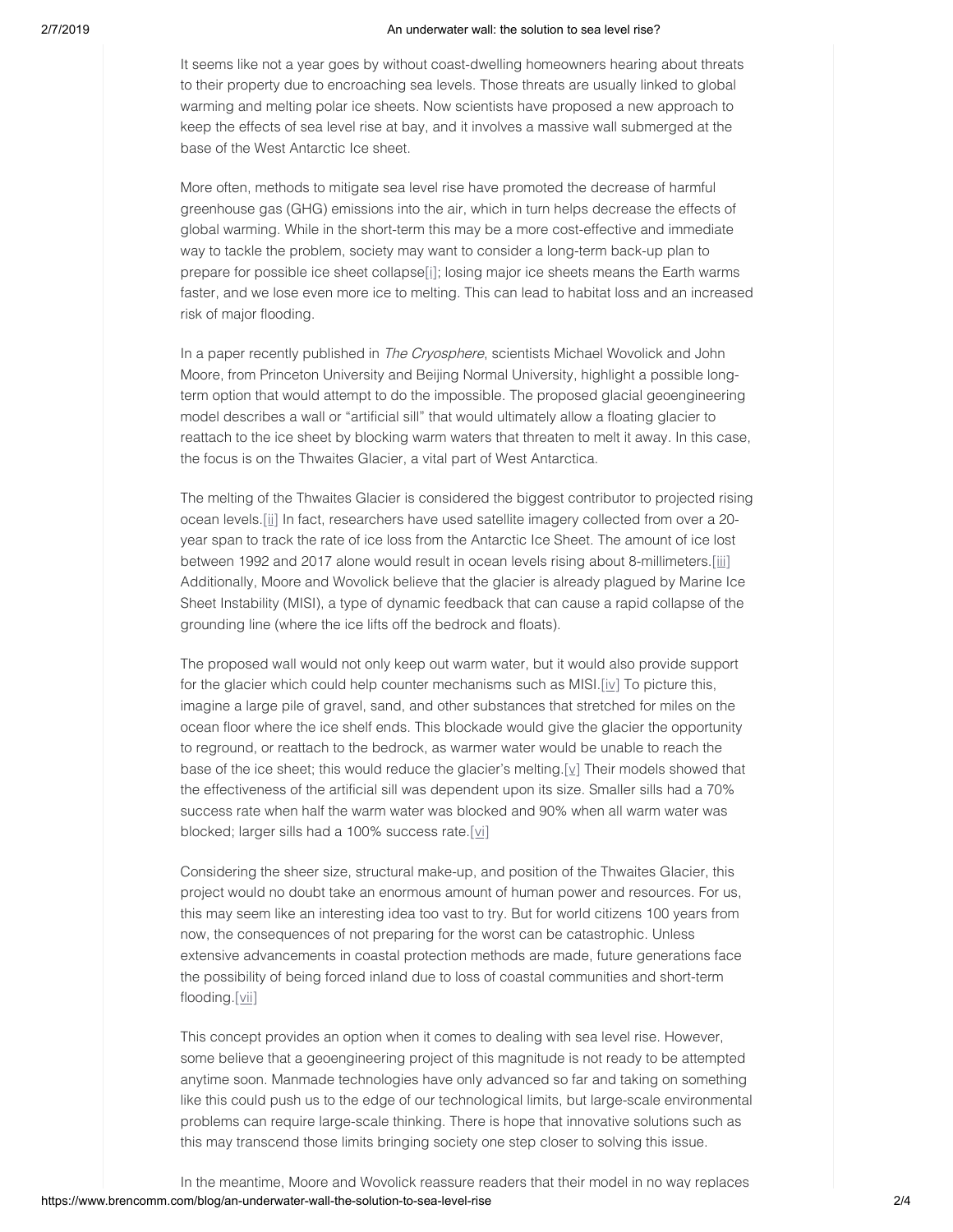our priority to control GHG emissions in our present day as those emissions will affect climate well into the future.

[#sealevelrise](https://www.brencomm.com/blog/search/.hash.sealevelrise) [#climatechange](https://www.brencomm.com/blog/search/.hash.climatechange) [#UnderwaterWall](https://www.brencomm.com/blog/search/.hash.underwaterwall)

## **References**

[\[i\]](https://www.wix.com/dashboard/7ea66967-86d9-48d5-a7a7-fb1ea169f293/blog/5c3fa023f7723d001ce40cae/edit#_ednref1) Moore, John C., Wovolick, Michael J. "Stopping the flood: could we use targeted geoengineering to mitigate sea level rise?" The Cryosphere, vol. 12, issue 9, Sep. 2018, pp. 2955-2967, [https://www.the-cryosphere.net/12/2955/2018/.](https://www.the-cryosphere.net/12/2955/2018/) Accessed 21 October 2018. [\[ii\]](https://www.wix.com/dashboard/7ea66967-86d9-48d5-a7a7-fb1ea169f293/blog/5c3fa023f7723d001ce40cae/edit#_ednref2) Moore, John C., Wovolick, Michael J. "Stopping the flood: could we use targeted geoengineering to mitigate sea level rise?" The Cryosphere, vol. 12, issue 9, Sep. 2018, pp. 2955-2967, [https://www.the-cryosphere.net/12/2955/2018/.](https://www.the-cryosphere.net/12/2955/2018/) Accessed 21 October 2018. [\[iii\]](https://www.wix.com/dashboard/7ea66967-86d9-48d5-a7a7-fb1ea169f293/blog/5c3fa023f7723d001ce40cae/edit#_ednref3) Shepherd, Andrew and The IMBIE team. "Mass balance of the Antarctic Ice Sheet from 1992 to 2017." Nature, vol. 558, June 2018, pp. 219-222, <https://www.nature.com/articles/s41586-018-0179-y> . Accessed 21 October 2018. [\[iv\]](https://www.wix.com/dashboard/7ea66967-86d9-48d5-a7a7-fb1ea169f293/blog/5c3fa023f7723d001ce40cae/edit#_ednref4) Moore, John C., Wovolick, Michael J. "Stopping the flood: could we use targeted geoengineering to mitigate sea level rise?" The Cryosphere, vol. 12, issue 9, Sep. 2018, pp. 2955-2967, [https://www.the-cryosphere.net/12/2955/2018/.](https://www.the-cryosphere.net/12/2955/2018/) Accessed 21 October 2018. [\[v\]](https://www.wix.com/dashboard/7ea66967-86d9-48d5-a7a7-fb1ea169f293/blog/5c3fa023f7723d001ce40cae/edit#_ednref5) Moore, John C., Wovolick, Michael J. "Stopping the flood: could we use targeted geoengineering to mitigate sea level rise?" The Cryosphere, vol. 12, issue 9, Sep. 2018, pp. 2955-2967, [https://www.the-cryosphere.net/12/2955/2018/.](https://www.the-cryosphere.net/12/2955/2018/) Accessed 21 October 2018. [\[vi\]](https://www.wix.com/dashboard/7ea66967-86d9-48d5-a7a7-fb1ea169f293/blog/5c3fa023f7723d001ce40cae/edit#_ednref6) Moore, John C., Wovolick, Michael J. "Stopping the flood: could we use targeted geoengineering to mitigate sea level rise?" The Cryosphere, vol. 12, issue 9, Sep. 2018, pp. 2955-2967, [https://www.the-cryosphere.net/12/2955/2018/.](https://www.the-cryosphere.net/12/2955/2018/) Accessed 21 October 2018. [\[vii\]](https://www.wix.com/dashboard/7ea66967-86d9-48d5-a7a7-fb1ea169f293/blog/5c3fa023f7723d001ce40cae/edit#_ednref7) Moore, John C., Wovolick, Michael J. "Stopping the flood: could we use targeted geoengineering to mitigate sea level rise?" The Cryosphere, vol. 12, issue 9, Sep. 2018, pp. 2955-2967, [https://www.the-cryosphere.net/12/2955/2018/.](https://www.the-cryosphere.net/12/2955/2018/) Accessed 21 October 2018.

Recent Posts [See](https://www.brencomm.com/blog/) All **Recent Posts See All Recent Posts** See All See All See All See All See All See All See All See All See All See All See All See All See All See All See All See All See All See All See All See All See A

**Bren Alumni Screen [Ocean…](https://www.brencomm.com/blog/bren-alumni-screen-ocean-film-at-three-major-film-festivals)** **Can we [reconcile the…](https://www.brencomm.com/blog/can-we-reconcile-the-science-and-politics-of-forest-management)**

Log in to leave a comment!

D

 $G+$